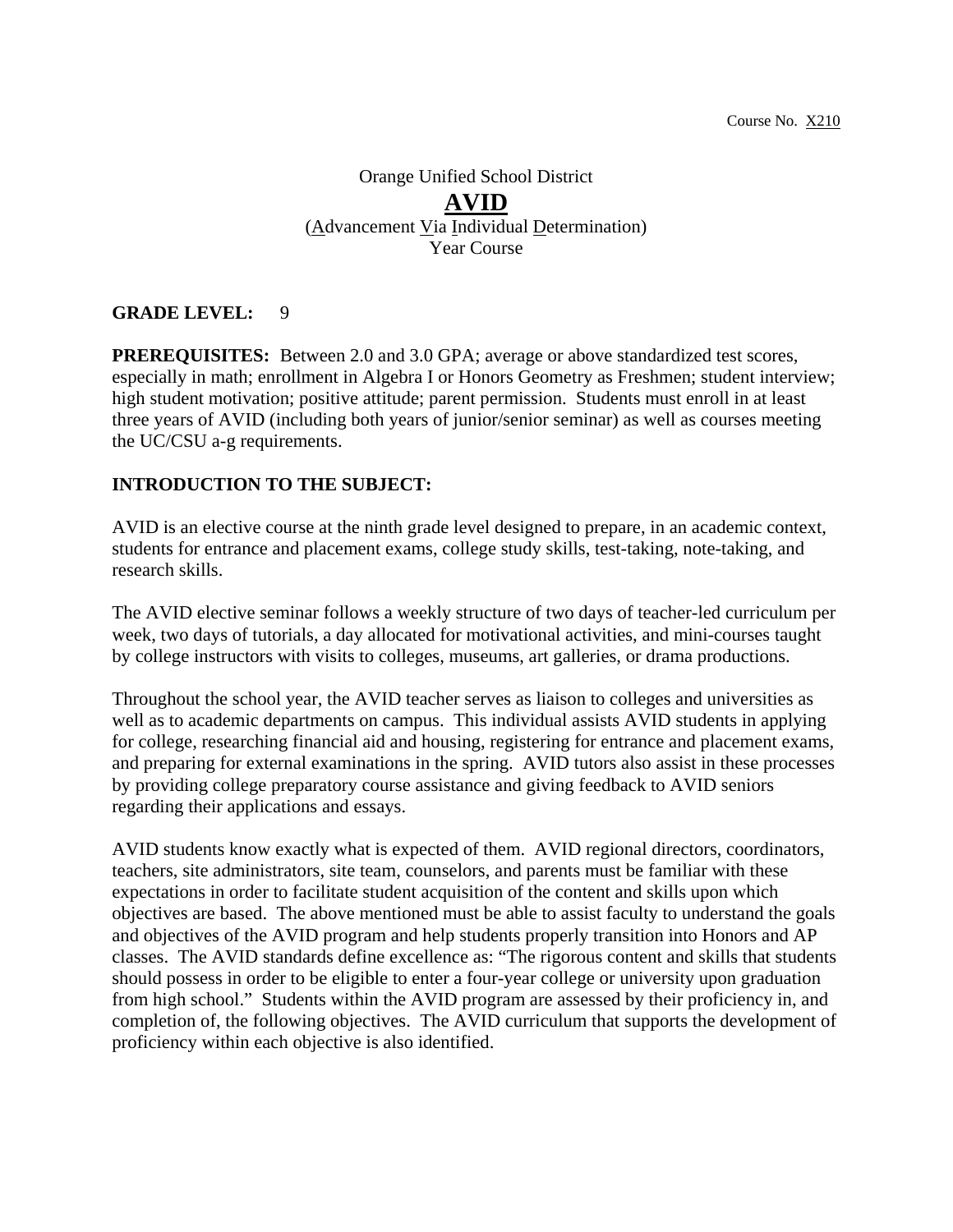#### **COURSE OBJECTIVES:**

#### **BY THE END OF THE COURSE THE STUDENT WILL BE ABLE TO:**

Develop strategies to identify and fulfill personal and academic goals.

Develop strategies to ensure academic success in core studies.

Develop proficiency in "Writing to Learn" across the curriculum.

Develop college awareness within a school side, college-going culture so that they have the opportunity to be ready for the application process for a four-year college or university.

Be proficient in using "The Writing Process" in core classes in order to write clear, coherent, and focused essays that exhibit awareness of audience and purpose to contain formal introductions, bodies of supporting evidence, and conclusions.

Identify and analyze the basic facts and ideas in informational materials.

Evaluate the content of oral communications and deliver focused, coherent presentations that convey interpretation of ideas and unity in relation to purpose and audience.

Become proficient in the mathematical skills and concepts that prepare them for the rigorous courses required for admission to four-year colleges and universities.

#### **COURSE OVERVIEW AND APPROXIMATE UNIT TIME ALLOTMENTS:**

#### **PERFORMANCE OBJECTIVES/AVID CURRICULUM TIME PERIOD**

|    | Personal and Academic Goals                                        | Quarter 1    |
|----|--------------------------------------------------------------------|--------------|
|    | A. Become aware of interest, talents, abilities. (College and      |              |
|    | Careers)                                                           |              |
|    | B. Plan for ongoing personal and academic development.             |              |
|    | (College and Careers)                                              |              |
|    | C. Refine personal and academic goals. (Strategies for Success)    |              |
| Π. | Academic Success in Core Studies (Strategies for Success)          | Quarters 1-4 |
|    | A. Keep an organized and neat notebook.                            |              |
|    | B. Keep assignment calendars.                                      |              |
|    | C. Develop note-taking skills in the "Cornell Notetaking Method"   |              |
|    | for all academic classes.                                          |              |
|    | D. Develop collaborative group study skills.                       |              |
|    | E. Develop inquiry skills.                                         |              |
|    | F. Develop research skills, including technology, for all academic |              |
|    | classes.                                                           |              |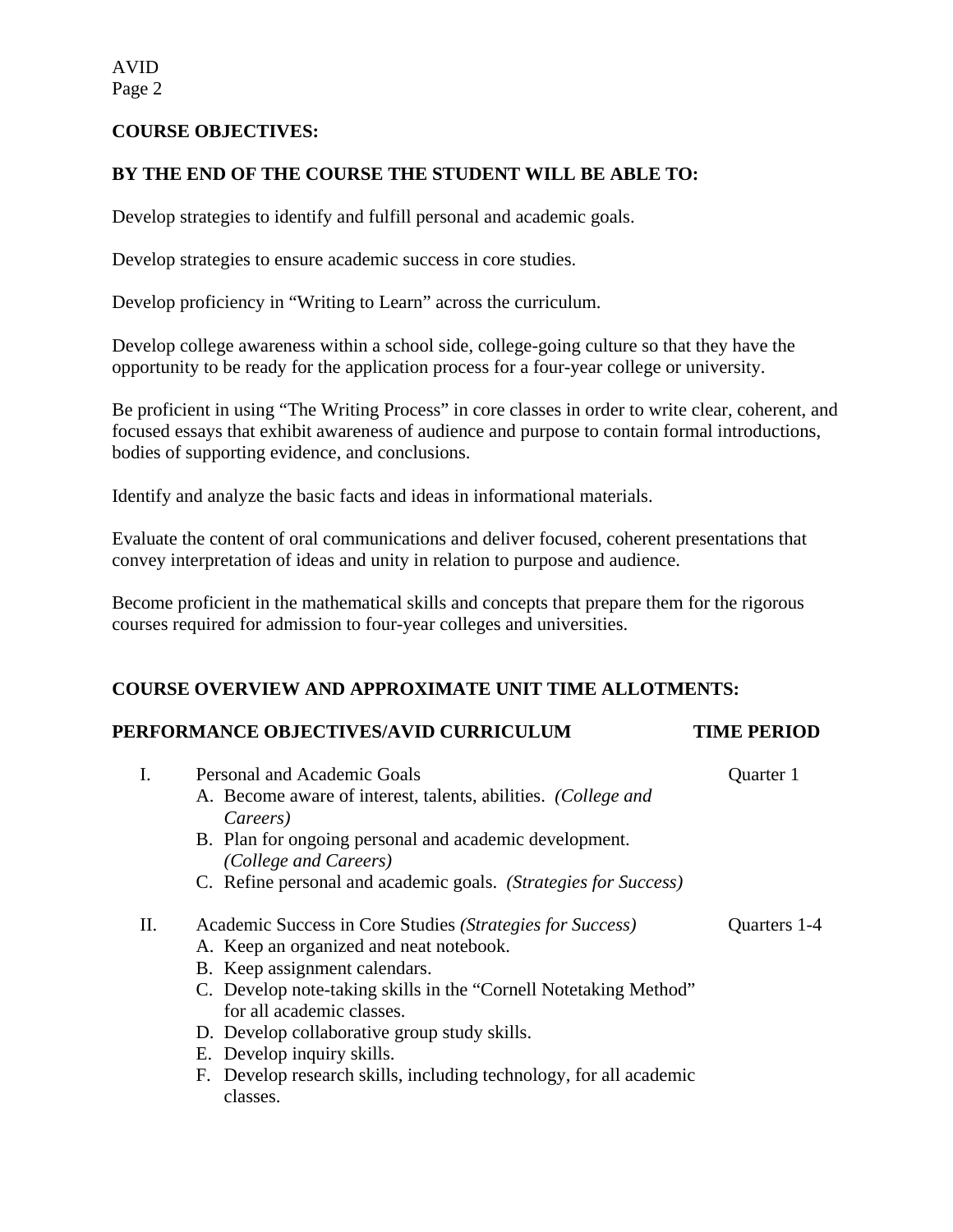### AVID Page 3

## **TIME PERIOD**

|      | G. Develop test-taking skills.<br>H. Develop oral language skills.<br>I. Develop listening skills.<br>J. Develop portfolio collection skills.                                                                                                                                                                             |              |
|------|---------------------------------------------------------------------------------------------------------------------------------------------------------------------------------------------------------------------------------------------------------------------------------------------------------------------------|--------------|
| III. | "Writing to Learn" (Strategies for Success)<br>A. Develop skills in "Writing to Learn" for more rigorous<br>college preparatory, Honors, advanced placement<br>curriculum, and through courses for career preparation.<br>Students will utilize Learning Logs, Literature Logs,<br>Summaries, and Reflection on Lectures. | Quarters 1-4 |
| IV.  | <b>College Awareness</b><br>A. Use skills of listening, note-taking, interviewing, and<br>discussing topics introduced by guest speakers regarding<br>career preparation and attendance at four-year colleges<br>and universities. (Strategies for Success)                                                               | Quarters 2-3 |
|      | B. Use skills of listening, note-taking, interviewing, and<br>discussing the subjects of field trips to universities<br>and colleges, and cultural events and places. (Strategies<br>For Success)                                                                                                                         | Quarters 2-3 |
|      | C. Develop word-attack skills by reviewing roots, prefixes,<br>and suffixes in order to become proficient at understanding<br>more complicated word usage such as more sophisticated<br>connotations and analogies. (Colleges and Careers)                                                                                | Quarters 1-4 |
|      | D. Prepare for and practice taking college admission tests.<br>Practice PLAN and PSAT. (Colleges and Careers)                                                                                                                                                                                                             | Quarters 1-2 |
|      | E. Enhance those skills developed in subject area core classes,<br>especially in across-the-curriculum reading and vocabulary,<br>that improve the ability to be successful on college admission<br>tests. (Subject Area Teacher Guides: Language Arts, Social<br>Science, Mathematics, Science)                          | Quarters 3-4 |
|      | F. Improve techniques for taking college admission tests during<br>lessons in specific test-taking skills. (College and Careers)                                                                                                                                                                                          | Quarters 3-4 |
|      | G. Become proficient in Algebra I or Honors Geometry as<br>Freshmen in order to perform successfully on math portions<br>of college admission tests. (Subject Area Teacher Guide,<br>Mathematics)                                                                                                                         | Quarters 1-4 |
|      | H. Become proficient in matching college choices to potential<br>career choices by narrowing down their college options.<br>(Colleges and Careers)                                                                                                                                                                        | Quarters 3-4 |